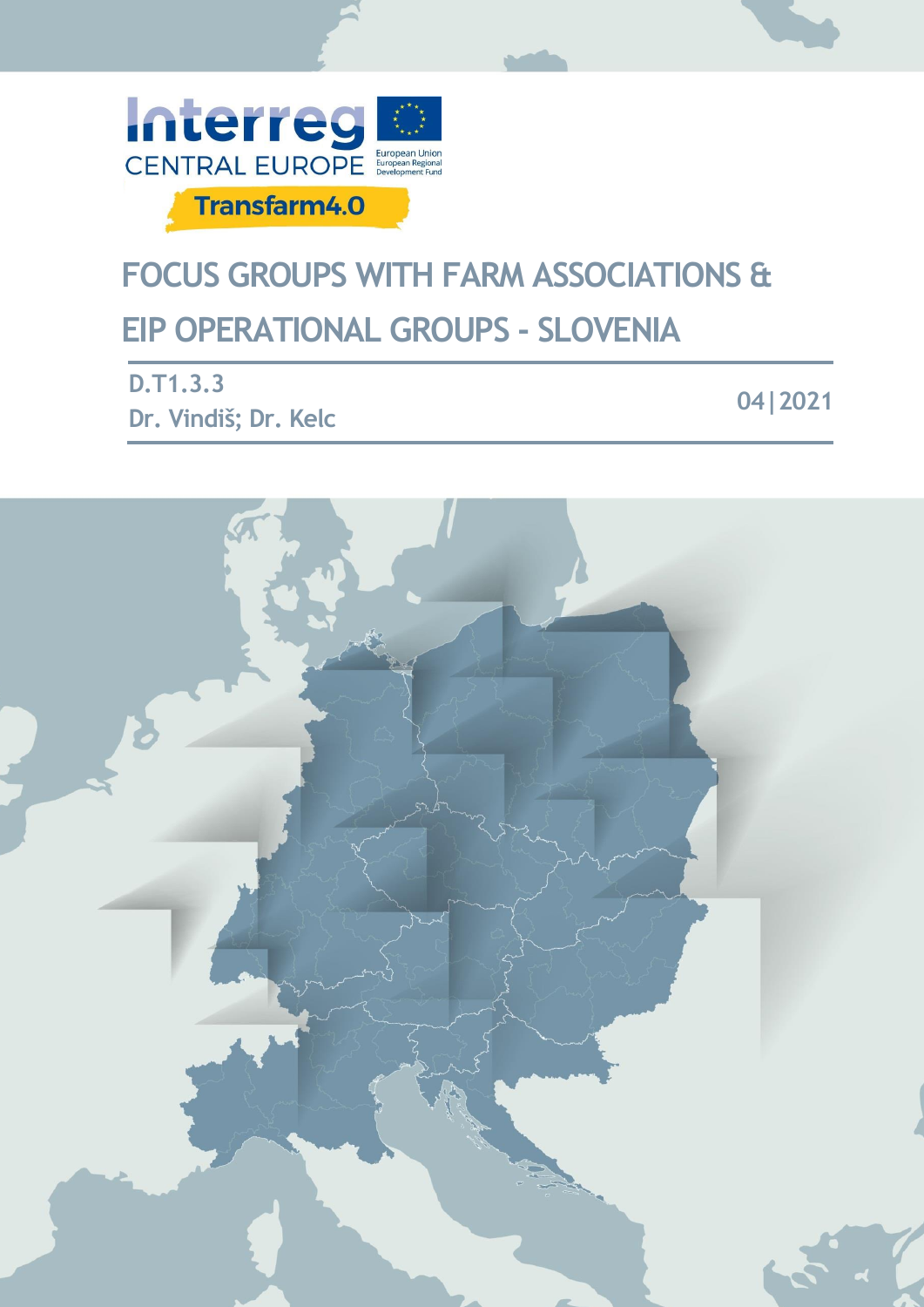



# **Contents**

| C. RESULTS                                                                    |  |
|-------------------------------------------------------------------------------|--|
| 1.3. Examples of existing initiatives (e.g. results from EIP-Agri-Projects) 5 |  |
|                                                                               |  |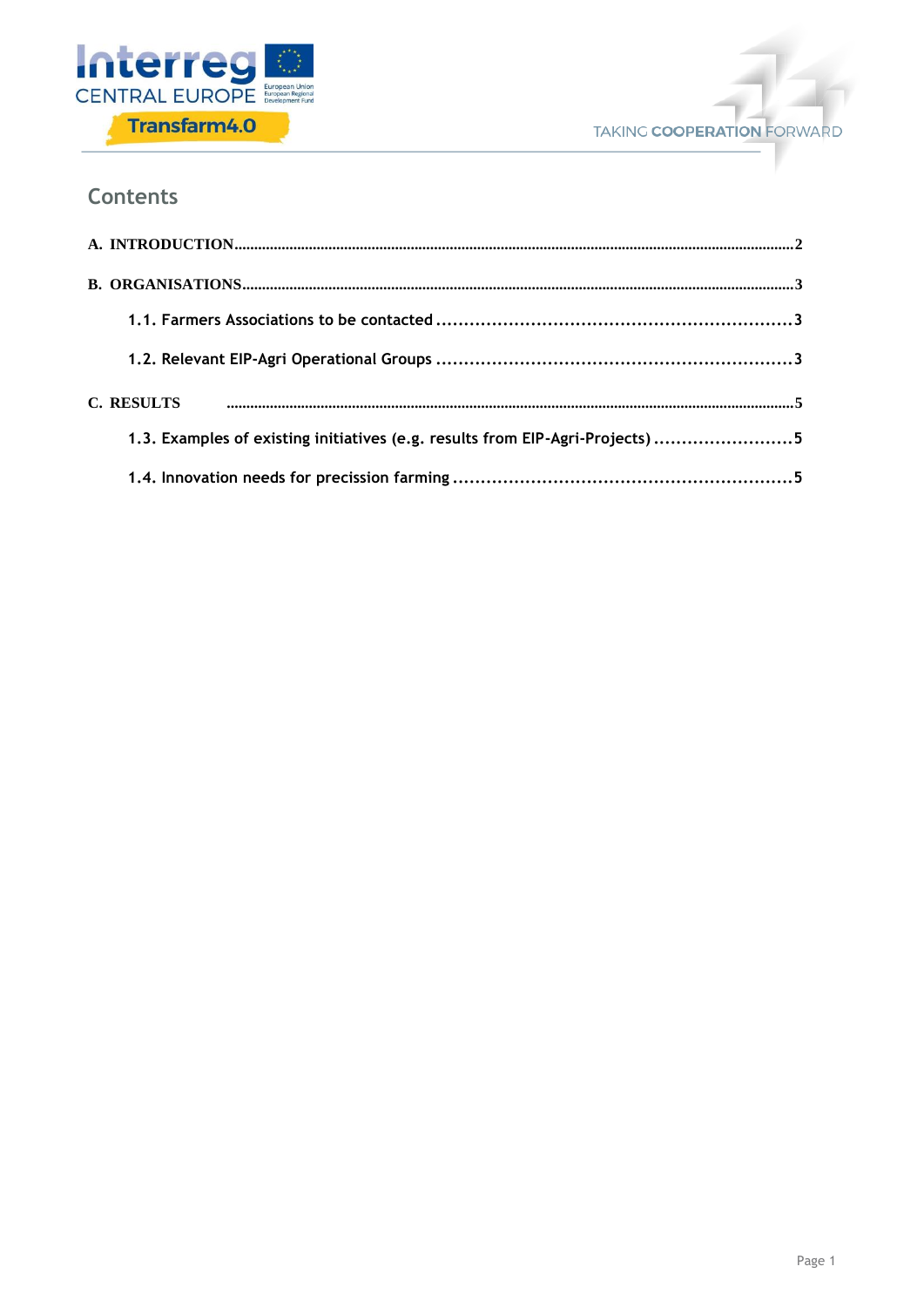



# <span id="page-2-0"></span>**A.Introduction**

On 12 April 2021, activities were carried out within the Intereg Transfarm 4.0 project. It was conducted in a 90-minute webinar through the MS Teams tool. The webinar was led by dr. Damijan Kelc and dr. Peter Vindiš.

The aim of this task was to interview representatives of farms associations and EIP operational groups and learn how tech trajectories of PF are influencing them and how they could be led to catch the farmers needing.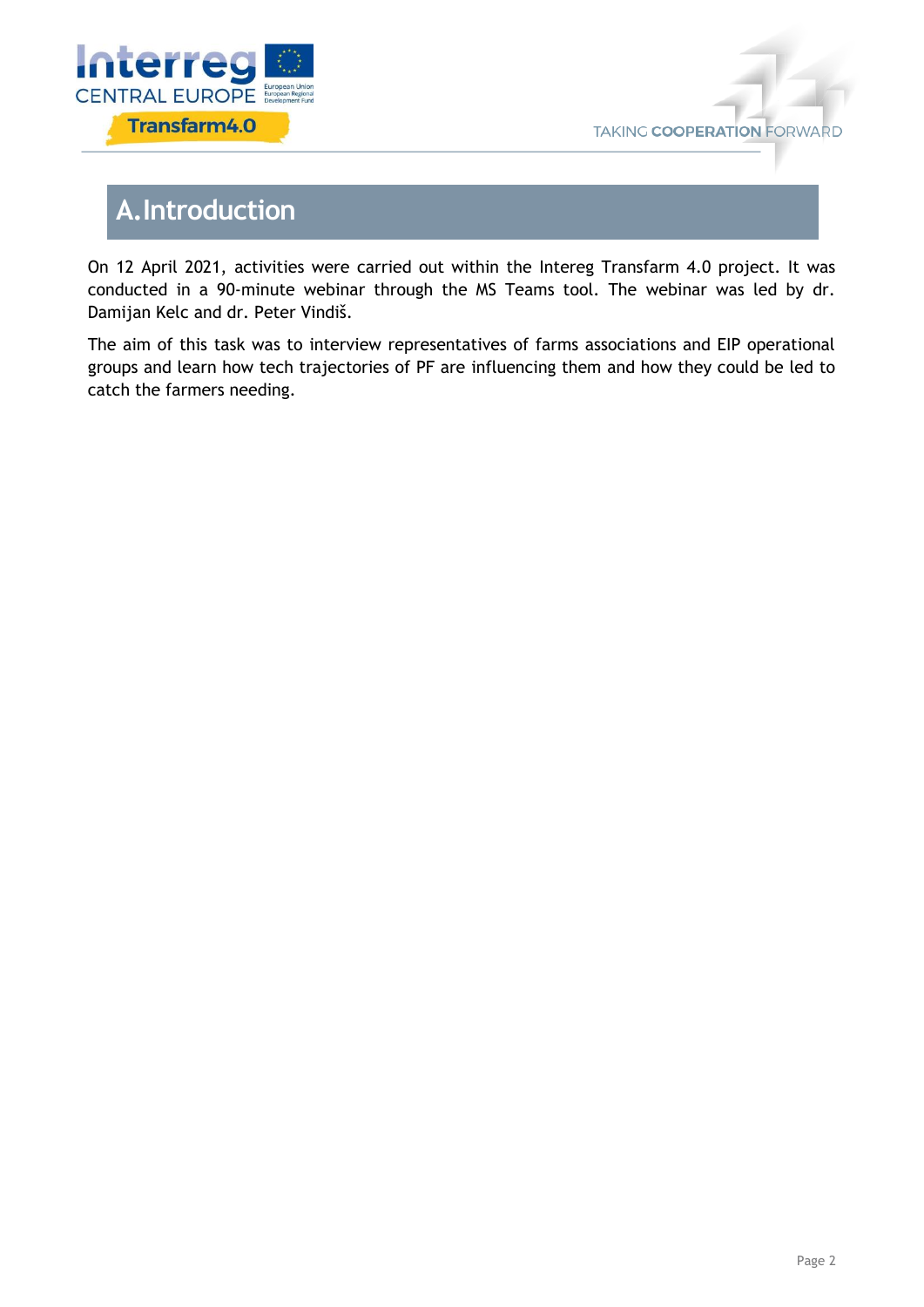



# <span id="page-3-0"></span>**B.Organisations**

### <span id="page-3-1"></span>**1.1. Farmers Associations to be contacted**

The meeting was attended by representatives of farmers' associations (Panvita d.d., Perutnina Ptuj), who use precise technology on their estates and want to meet the knowledge of these topics.

### <span id="page-3-2"></span>**1.2. Relevant EIP-Agri Operational Groups**

EIP project managers also participated:

- Introduction of new mechanical and autonomous automated technologies for sustainable grape production in vineyards (leader by Dr. Berk Peter).
- EIP Grain legumes-production, processing and use (leader Manfred Jakop, M.Sc.).
- Technological and economic analysis of the use of dust and cut straw litter in the breeding of various species of animals (leader Dr. Jernej Prišenk).

Representatives of the agriculture counseling service also participated, namely Mr. Vasja Juretič from Agricultural and Forestry Institute Nova Gorica, and Service providers in the agricultural sector (Monika Cvetkov from Technology Park Ljubljana d.o.o., Neža Finžgar from - Envit, environmental technologies and engineering d.o.o., and Igor Prša from company Unichem d.o.o., Vrhnika).

#### Participants - overview list

Authors:

Dr. Damijan Kelc - Works in University of Maribor, Faculty of Agriculture and Life sciences as assistant for pedagogical work and researcher in different fields of projects.

Dr. Vindiš Peter - Works in University of Maribor, Faculty of Agriculture and Life sciences as assistant professor for pedagogical work and researcher in different fields of projects.

#### Other percipients:

Dr. Matjaž Ošlaj – Technologist at field crop production company Panvita d.d. They use precision equipment to cultivate more than 3,500 ha of agricultural land for the production of basic crops: wheat (for human consumption, fodder or seed), oilseed rape (for processing), maize for grain (for fodder or seed), barley (for fodder or seed) and oil pumpkins and traditional stubble crops (buckwheat, millet).

Dr. Monika Cvetkov - project management in the Ljubljana Technology Park.

Neza Finzgar – the managing director of Envit company (Envit, environmental technologies and engineering d.o.o.). Envit Ltd., the company for environmental technology and engineering was established in 2010 as a spin off company of University of Ljubljana, Slovenia.

Erik Rihter - Works in University of Maribor, Faculty of Agriculture and Life sciences as project researcher in different fields of projects.

Dr. Peter Berk - Works in University of Maribor, Faculty of Agriculture and Life sciences as a EIP project leader.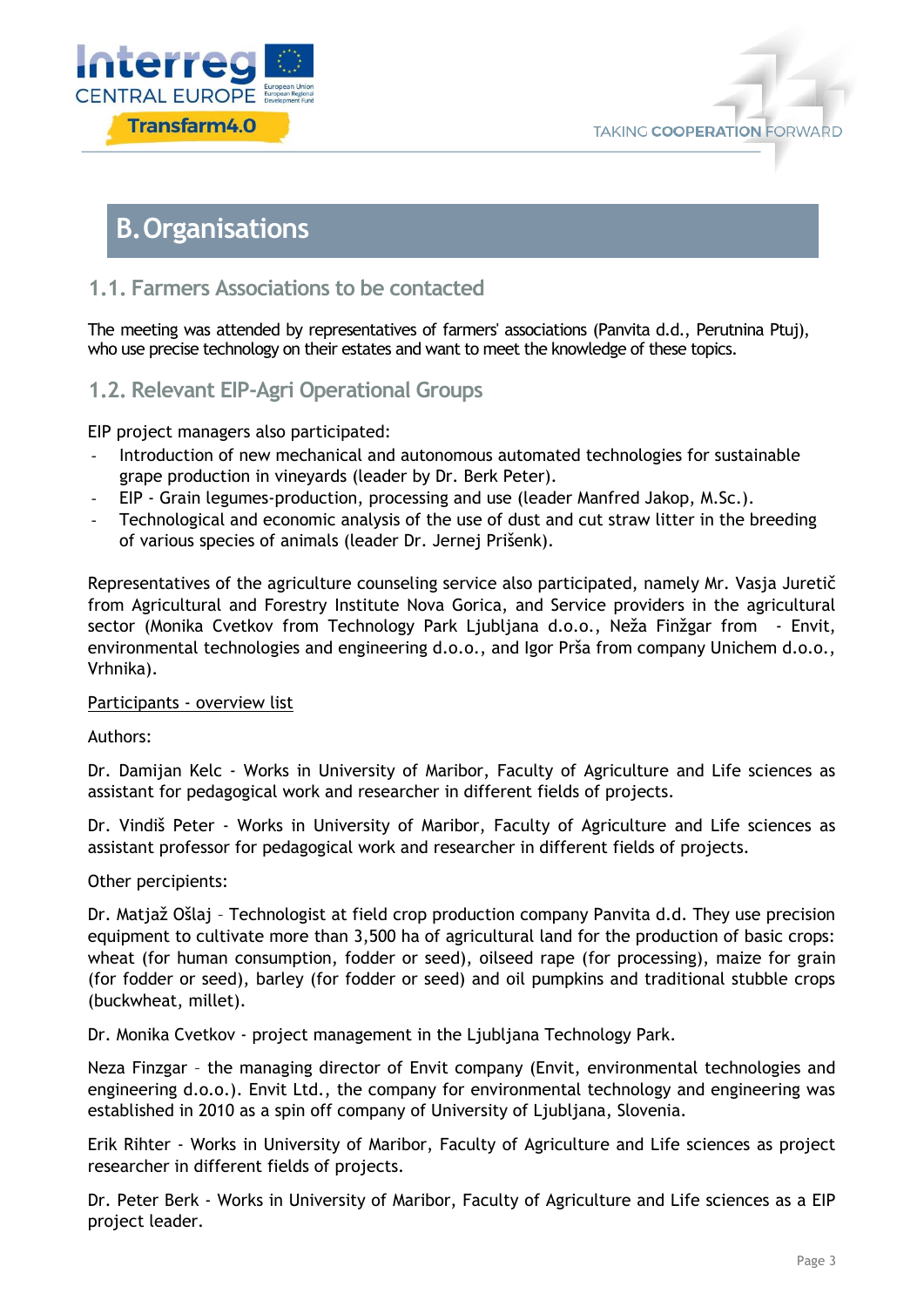

Mag. Manfred Jakop - Works in University of Maribor, Faculty of Agriculture and Life sciences as a EIP project leader.

Prša Igor – Technologist and sells manager from company Unichem d.o.o. Unichem is a leading Slovenian company that manufactures high-quality plant care and protection products with an emphasis on organic gardening and for the effective protection of the living environment from insects, mice and rats.

Dr. Jernej Prišenk – Works in University of Maribor, Faculty of Agriculture and Life sciences as a EIP project leader.

Dejan Kocbek - Technologist at field crop production company Perutnina Ptuj. They use precision equipment to cultivate (conservation tillage with combination of GPS navigation and GIS mapping) on more than 4,500 ha of agricultural land for the production of basic crops: wheat, oilseed rape, maize for grain and silage, barley, oil pumpkins and soybean.

Vasja Juretič –agricultural adviser from Agricultural and Forestry Institute Nova Gorica. Advising farmers on new tillage technologies, precision agriculture and preparation of project documentation.